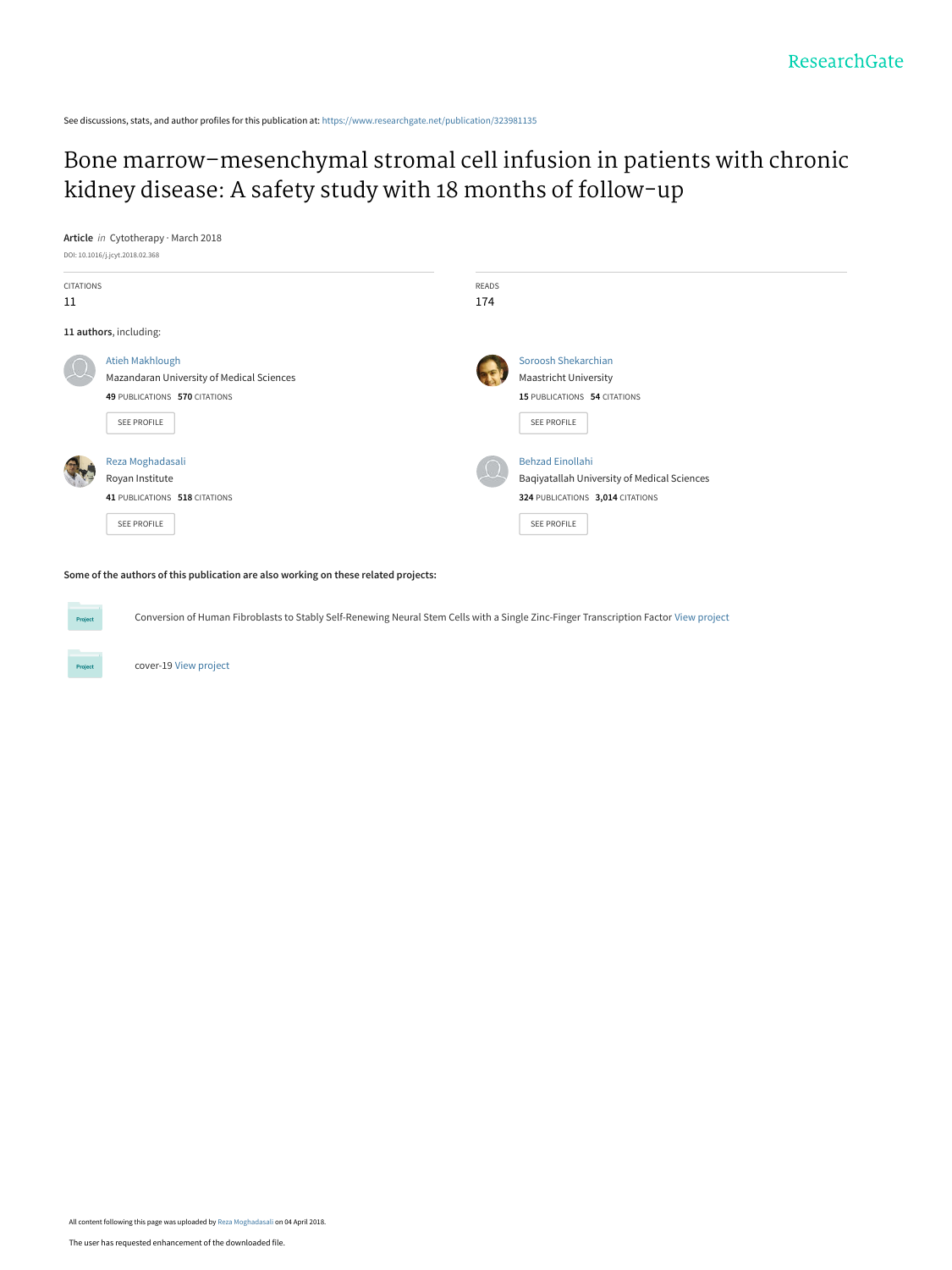<span id="page-1-4"></span><span id="page-1-3"></span>

# **Bone marrow–mesenchymal stromal cell infusion in patients with chronic kidney disease: A safety study with 18 months of follow-up**

ATIEH MAKHLOUGH½, SOROOSH SHEKARCHIAN2,[\\*,](#page-1-1) REZA MOGHADASAL[I2,](#page-1-2)[3](#page-1-3),  $\rm BEHZAD$   $\rm ENOLLAHI^{4},$   $\rm MONA$   $\rm DASTGHEIB^{2},$   $\rm GHASEM$   $\rm JANBABAEE^{5},$ SEYEDEH ESMAT HOSSEINI<sup>2</sup>, NASRIN FALAH<sup>2</sup>, FATEME ABBASI<sup>2</sup>, HOSSEIN BAHARVAND<sup>2[,3](#page-1-3)</sup> & NASSER AGHDAMI<sup>2</sup>

<span id="page-1-2"></span><span id="page-1-0"></span>*1 Department of Nephrology, Gut and Liver Research Center, Mazandaran University of Medical Sciences, Sari, Iran, 2 Department of Regenerative Medicine, Cell Science Research Center, Royan Institute for Stem Cell Biology and Technology,The Academic Center for Education, Culture and Research (ACECR),Tehran, Iran, <sup>3</sup> Department of Stem Cells and Developmental Biology, Cell Science Research Center, Royan Institute for Stem Cell Biology and Technology, The Academic Center for Education, Culture and Research (ACECR),Tehran, Iran, <sup>4</sup> Nephrology and Urology Research Center, Baqiyatallah University of Medical Sciences, Baqiyatallah Hospital,Tehran, Iran, and 5 Gastrointestinal Cancer Research Center, Mazandaran University of Medical Sciences, Sari, Iran*

#### <span id="page-1-5"></span>**Abstract**

*Background.* Chronic kidney disease (CKD) is a progressive loss of kidney function and structure that affects approximately 13% of the population worldwide. A recent meta-analysis revealed that cell-based therapies improve impaired renal function and structure in preclinical models of CKD. We assessed the safety and tolerability of bone marrow–mesenchymal stromal cell (MSC) infusion in patients with CKD. *Methods.* A single-arm study was carried out at one center with 18-month followup in seven eligible patients with CKD due to different etiologies such as hypertension, nephrotic syndrome (NS) and unknown etiology. We administered an intravenous infusion  $(1-2 \times 10^6 \text{ cells/kg})$  of autologous cultured MSCs. The primary endpoint was safety, which was measured by number and severity of adverse events. The secondary endpoint was decrease in the rate of decrease in estimated glomerular filtration rate (eGFR).We compared kidney function during the follow-up visits to baseline and 18 months prior to the intervention. *Results.* Follow-up visits of all seven patients were completed; however, we have not observed any cell-related adverse events during the trial. Changes in eGFR  $(P = 0.10)$  and serum creatinine  $(P = 0.24)$  from 18 months before cell infusion to baseline in comparison with baseline to 18 months were not statistically significant. *Conclusions.* We showed safety and tolerability of a single-dose infusion of autologous MSCs in patients with CKD.

**KeyWords:** *cell therapy, chronic kidney diseases, clinical trial, mesenchymal stromal*

# **Introduction**

Chronic kidney disease (CKD) is defined as a progressive loss of kidney function and structure over time that affects 11.7–15.1% of the world population [\[1\].](#page-9-0) Ageing, hypertension and diabetes are the most common causes of CKD [\[2,3\].](#page-9-1) Despite advances in management of CKD by using medications and renal replacement therapies, CKD still remains an important public health issue due to its various complications and huge disease burden.

Patients with final stages of CKD share a common appearance of glomerulosclerosis, vascular sclerosis and tubulointerstitial fibrosis, regardless of underlying disease  $[4-7]$ . The appearance that suggests a common final pathway of progressive injury, which is associated with apoptosis, oxidative damage and microvascular rarefaction [\[8\],](#page-9-3) mesengial and fibroblast activation, renin–angiotensin–aldosterone system (RAAS) activation, various cytokines and growth factors production, epithelial-mesenchymal transition (EMT), and monocytes, macrophages and T-cell infiltration [\[4,5,9,10\].](#page-9-2) These pathways can be attenuated.

Actually, the kidney has regenerative capacity, which leads to organ recovery [\[11\].](#page-9-4) Unfortunately, this ability is limited and usually inefficient to prevent fibrosis [\[12\].](#page-9-5)

<span id="page-1-1"></span>\*These authors contributed equally to this work.

*(Received 26 November 2017; accepted 11 February 2018)*

Correspondence: **Nasser Aghdami**, MD, PhD, No 9, Shaghayegh Alley, Banihashem Sq., Banihashem St., Ressalat highway, Tehran, Iran. E-mail: [nasser.aghdami@royaninstitute.org](mailto:nasser.aghdami@royaninstitute.org)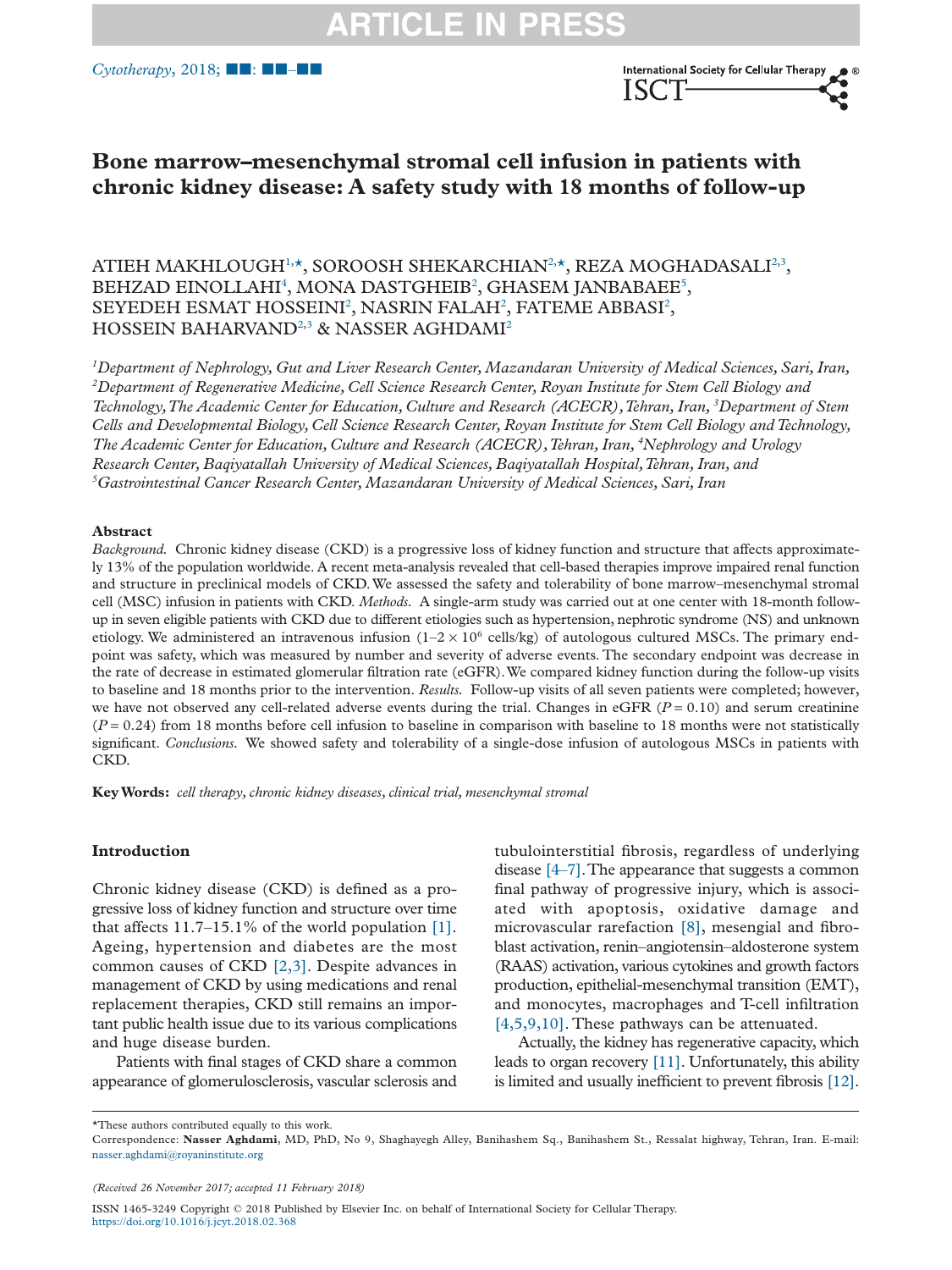#### 2 *A. Makhlough & S. Shekarchian et al.*

Importantly, CKD may finally progress toward endstage renal disease (ESRD).Therefore, novel therapies to stop or retard the kidney damage process are required.

Following promising results of stem cell transplantation in CKD models in recent decades, this method is taken into consideration in pre-clinical and clinical setting. Mesenchymal stromal cells (MSCs) are undifferentiated adult stem cells of mesodermal origin that were originally identified in the bone marrow (BM) stroma by Friedenstein *et al.* [\[13\].](#page-9-6)They are plastic-adherent cells that express CD105, CD73 and CD90, and lack CD45, CD34, CD14 or CD11b, CD79 alpha or CD19 and HLA-DR surface molecules. Also, these cells are able to differentiate to osteoblasts, adipocytes and chondroblasts *in vitro* [\[14\].](#page-9-7) They are renoprotective cells that act mainly in a paracrine manner by releasing some proteins and hormones, transferring extracellular vesicles and mitochondria through tunneling nanotubes or microvesicles [\[15\],](#page-9-8) which eventually impact on apoptosis, fibrosis, inflammation and microvascular rarefaction that make them a proper option for treating CKD [\[16–19\].](#page-9-9)

A systematic review and meta-analysis revealed that cell-based therapies, mostly MSCs, improved impaired renal function and structure in preclinical models of CKD [\[20\].](#page-9-10) Previously we reported that gentamicin nephrotoxicity could be ameliorated by human MSC–conditioned medium (MSC-CM) [\[21\].](#page-10-0) Furthermore, we stated that intrarenal arterial infusion of BM-MSCs improved renal function and structure in an acute kidney injury (AKI) model [\[22\]](#page-10-1) and a CKD model of rhesus *Macaca mulatta* monkey [\[23\].](#page-10-2)

Moreover, an Egyptian group showed that infusion of MSCs in patients with CKD was promising; however, they did not report and discuss any safety issues [\[24,25\].](#page-10-3) Both their trials had short-term followup periods (3 and 6 months) and they recruited a limited number of CKD patients with heterogeneous etiologies. Packham *et al*. reported that allogeneic BM-derived mesenchymal precursor cells (MPCs) were safe in patients with diabetic nephropathy (DN) [\[26\],](#page-10-4) but the safety of an autologous source of MSCs in other types of CKD has been still an issue that is addressed by this article. Recently, we showed the safety of MSCs in autosomal dominant polycystic kidney disease patients [\[27\].](#page-10-5) Here, we tried to evaluate safety and tolerability of autologous MSCs in nondiabetic CKD patients with long-term follow-up evaluation.

### **Materials and methods**

#### *Study design and enrollment criteria*

The study was an open-label, single-arm trial in a single center that was designed to evaluate safety and tol-

erability of an autologous MSC infusion in CKD patients.

Inclusion criteria were as follows: male or female patients; presence of CKD confirmed with serum and urine analysis; a glomerular filtration rate (GFR) of 25–60 mL/min/1.73 m<sup>2</sup>; age between 25 and 60 years old and ability to understand and willingness to sign consent form. Exclusion criteria were as follows: being pregnant or lactating; underlying diseases such as diabetes and malignancy; having hematologic or liver diseases; having a past history of chronic transplant rejection; being unable to follow postoperative exercise regimen or return for evaluations. All subjects had a medical file at the clinic for at least 18 months prior to enrollment.We recommended the participants continue medication and follow a low-salt and lowprotein diet during the study. All patients gave their written informed consent prior to enrollment.

We conducted the study in accordance with current International Conference on Harmonisation—Good clinical practice (ICH-GCP) guidelines and the Declaration of Helsinki.The Ethics Committee of Royan Institute and the Institutional Review Board (IRB) approved this study. A trial monitor and Data Safety Monitoring Board (DSMB) observed the whole trial to ensure the safety of participants. The trial schedule is shown in [Figure 1.](#page-3-0) The trial was registered on [www.ClinicalTrials.gov](http://www.ClinicalTrials.gov) (NCT02195323).

### *Primary endpoint: safety and tolerability*

Primary endpoint was the safety issue so the number, type and grade of adverse events (AE) and serious adverse events (SAE) related to cell infusion were assessed throughout the study according to common terminology criteria for adverse events (CTCAE) version 4.0.We also evaluated clinical parameters (physical examination and blood pressure changes) and paraclinical changes (complete blood count [CBC], fasting blood sugar [FBS], hemoglobin A1c [HbA1c], serum electrolytes, serum albumin, blood lipid profile, uric acid, liver function tests, erythrocyte sedimentation rate [ESR], parathyroid hormone [PTH], thyroidstimulating hormone [TSH], dipstick proteinuria and urine culture).

#### *Secondary endpoint*

The secondary endpoint was decrease in the rate of decrease in estimated glomerular filtration rate (eGFR), which was evaluated by comparing eGFR decrease between two 18-month periods before and after cell infusion (baseline to 18 months after cell infusion versus 18 months before the infusion to baseline). The eGFR was calculated usingy the Modification of Diet in Renal Disease (MDRD) formula and diethylenetriamine pentaacetate (DTPA) scan.We also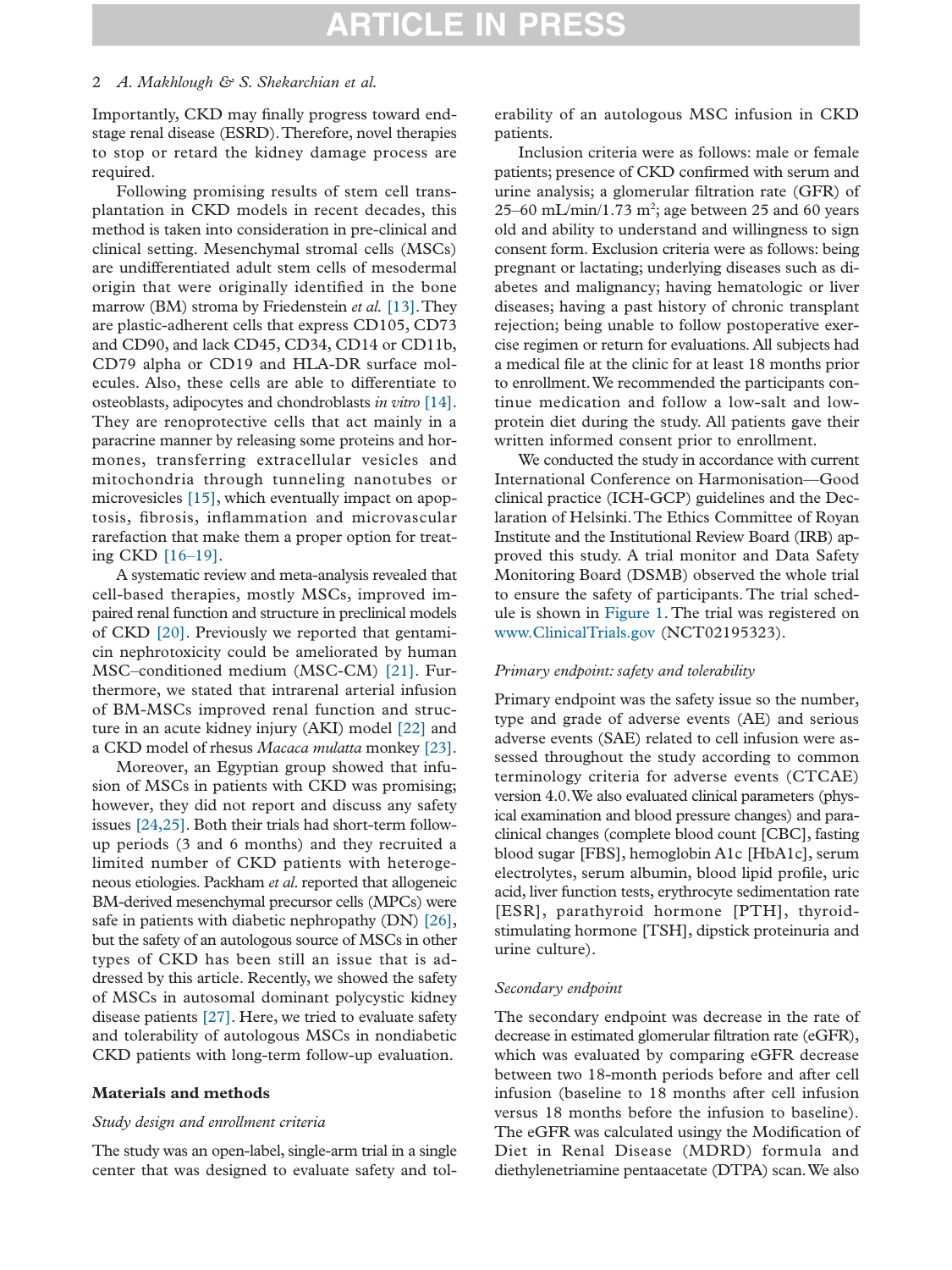# **PR**

<span id="page-3-0"></span>

Figure 1. Assessment schedule timeline. SV1, Screen visit 1; SV2, Screen visit 2; BMA, bone marrow aspiration; BV, baseline visit; F, followup; H, 18 months prior to cell infusion; M, month;W, week; D, day. SV1: informed consent, physical examination, vital signs and medical history. Laboratory assessment including serum creatinine, eGFR, fasting blood sugar and hemoglobin A1c. Viral tests (human immunodeficiency virus, hepatitis C virus, hepatitis B virus, human T-lymphotropic virus) and kidney diethylenetriamine pentaacetate (DTPA) scan scheduled for next day for primary eligible patients. SV2: final eligibility criteria assessment was performed  $7 \pm 2$  days after SV1. BMA was performed for eligible patients around 3 weeks following SV. BV: cell infusion. Baseline parameters were assessed exactly before cell infusion. Patients were followed up 1, 3, 6, 9, 12 and 18 months after cell infusion. BV, F1, F2, F3, F4, F5 and F6: physical examination, adverse events, laboratory parameters assessment including the following: complete blood count, fasting blood sugar, sodium, potassium, calcium, phosphorus, magnesium, albumin, triglycerides, total cholesterol, low-density lipoprotein, uric acid, alanine aminotransferase, aspartate aminotransferase; alkaline phosphatase, erythrocyte sedimentation rate and dipstick proteinuria. H, BV, F1, F2, F3, F4, F5 and F6: Systolic and diastolic blood pressure, blood urea nitrogen, serum creatinine and eGFR. SV, F3 and F6:Thyroid-stimulating hormone, parathyroid hormone, hemoglobin A1c and urine culture. SV2, F3 and F6: DTPA renal scan.

assessed blood pressure, blood urea nitrogen (BUN) and serum creatinine (SCr) at follow-up visits and compared them with those of baseline and 18 months before infusion.

#### *MSC isolation and characterization*

An oncologist performed bone marrow aspiration (BMA) from the iliac crest of informed CKD patients under local anesthesia (2% lidocaine) and sedation, which was induced by intravenous infusion of midazolam (0.1 mg/kg) and fentanyl (25–50 mg/ 100 mm).The sample was transferred to a clean room and mononuclear BM cells were isolated under sterile conditions according to the density gradient strategy by Ficoll-Paque open system (Lymphodex, Inno-TRAIN, REF: 002041600). Isolated mononuclear BM cells were rinsed in phosphate-buffered saline (PBS; Miltenyi Biotech GmbH, REF: 700-25, 1:1) and antibiotics including penicillin and streptomycin were added to culture medium. Cell viability was determined using trypan blue staining and confirmed using the NucleoCounter system (ChemoMetec A/S). Mononuclear cells (MNCs) were cultured under standard culture conditions consisting of MEM Alpha Medium 1X (Gibco, catalog number 22571) supplemented with 10% fetal bovine serum, Pharma Grade (PAA, catalog number A15-512), and were then seeded at  $1 \times 10^6$ MNCs/cm2 in Millicell HY Flasks (Millicell HY Flask T-600, catalog number PFHYS0616) for primary culture. Flasks were incubated with  $5\%$  CO<sub>2</sub> at 37 C.

The medium was transferred to new flasks after the initial 3–4 days to give enough time for attach-

ment of floating cells. After 3–4 days, culture medium was changed for elimination of nonadherent cells.This process was repeated every 3 days. Following one or two passages, when well-developed colonies of fibroblast-like cells appeared, the cells were trypsinized and passaged into new flasks for the next expansion. Cell viability was determined using trypan blue staining as well as by the NucleoCounter system before infusion. To determine the expression of cell surface markers, flow cytometry analysis was performed.The cells were characterized through expression of surface markers using monoclonal antibodies, including CD105-phycoerythrin (PE) Endoglin (BD PharmingenTM, catalog number 560839), CD73- PE (BD PharmingenTM, catalog number 550257), CD90-fluorescein isothiocyanate (FITC) (EXBIO, catalog number 1F-652-T100),CD44-FITC (BD PharmingenTM, catalog number 555478) and CD45FITC-CD34PE (BD PharmingenTM, catalog number 341071), and isotype controls, including MultiMixTM FITC Mouse immunoglobulin (Ig)G1, PE-Mouse IgG1 (X0932, Dako), FITC-Mouse IgG2b (Millipore, catalog number MABC006F) and PEconjugated Mouse IgG1k (BD PharmingenTM, catalog number 551436).Then, cells were fixed using 4% paraformaldehyde and immunophenotyping analysis was performed using a BD FACS Calibur flow cytometry system (BD Biosciences). Finally, cells were resuspended in 7 mL of normal saline supplemented with 2% human serum albumin (Octalbin, Octapharma, AG).

MSCs were washed with PBS and trypsinized with trypsin/ethylenediaminetetraacetic acid (EDTA; 0.05%,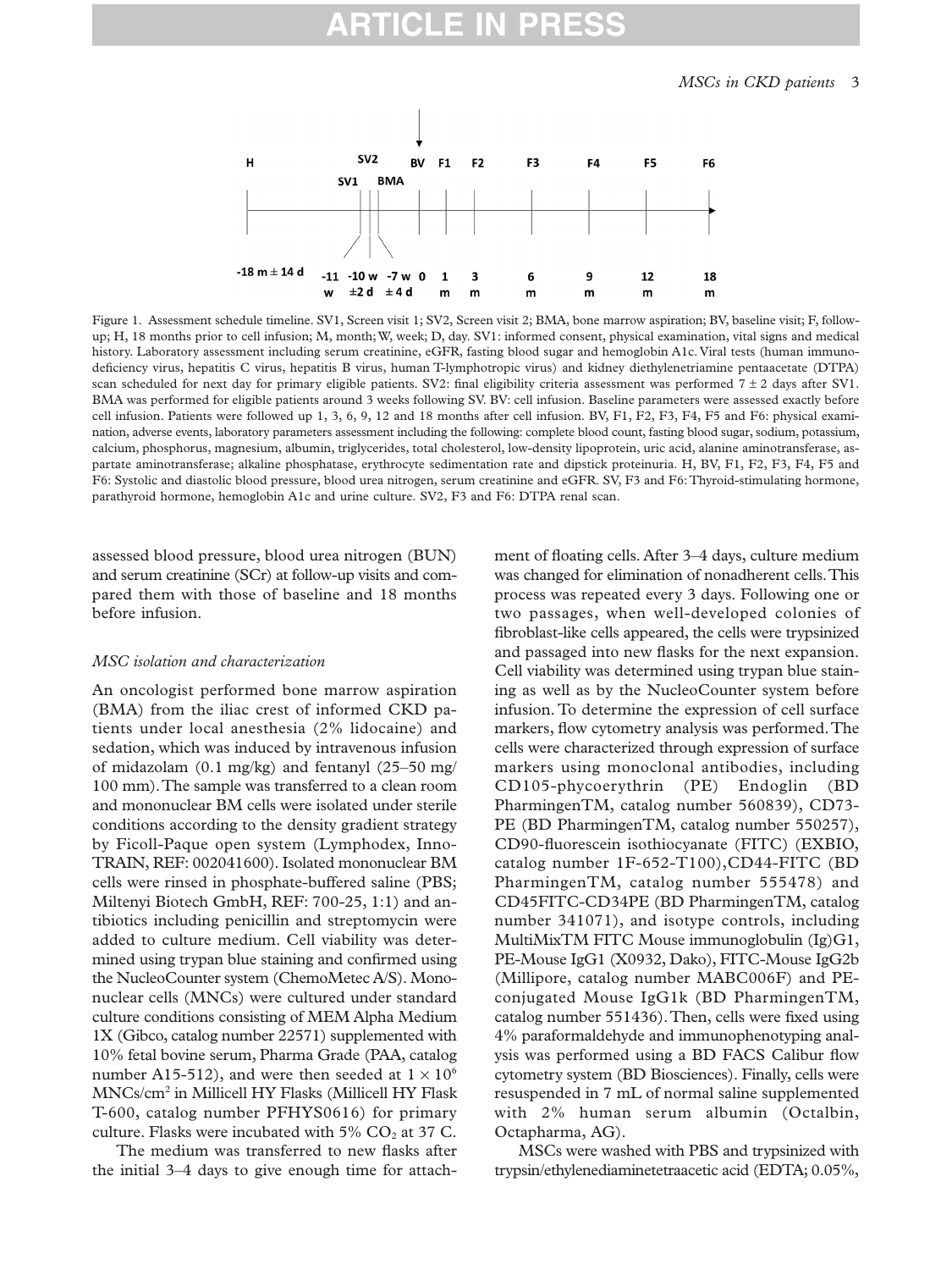## 4 *A. Makhlough & S. Shekarchian et al.*

Gibco, Germany, catalog number 25300-062). Next, cells were suspended in normal saline at a density of 100/mL medium and loaded into 10 mL sterile syringes. For each patient, about  $1-2 \times 10^6$  cells/kg were prepared and kept in the operating room in a cold box at 4 C.

### *MSC administration*

We administered  $1-2 \times 10^6$ /kg autologous MSCs to the patients through intravenous infusion according to our infusion protocol.

### *Follow-up of patients*

Follow-up visits were done 1, 3, 6, 9, 12 and 18 months after MSC infusion. Evaluations during each visit included a physical examination and blood pressure (BP) assessment, as well as laboratory tests such as renal function tests (BUN, SCr, eGFR), urine analysis (U/ A), FBS, HbA1C, liver function tests, serum electrolytes and lipid profile tests. DTPA renal scans were conducted at baseline and 6 and 12 months after MSC therapy.

Using their medical files available at the clinic, we collected the data of BP, BUN and SCr of the patients from 18 months before baseline.

# *DTPA kidney scan*

This information is previously described [\[27\].](#page-10-5)

# *Statistical analysis*

Data are expressed as mean ± standard deviation (SD). According to the small sample size and in order to find differences in mean of laboratory parameters during all follow-up visits (baseline, 1, 3, 6, 9, 12 and 18 months), a longitudinal Bayesian generalized linear mixed effects model was used. By using informative prior distributions as well as proper link functions such as logit for binary, probit for ordinal and identity for continuous outcomes, Bayesian approaches are assumed to result in more valid estimations when the sample size is relatively small [\[28\].](#page-10-6) The mixed effects nature of the model guarantees the difference among patients in the study. The model estimates the slope of the variables over the time points with a 95% highest posterior density confidence interval (HPD CI). If the interval includes zero then it shows no statistical difference longitudinally.The comparison between these two differences (baseline to 18 months) versus (18 months to baseline) was performed using pairedsample  $t$  test. Two-sided  $P < 0.05$  is considered statistically significant. We used statistical programming software R version 3.3.1 to analyze the data.

# **Results**

#### *Patient characteristics*

Initially, we evaluated 55 patients with CKD for enrollment in the trial. Finally, seven eligible patients, two females and five males, enrolled in the trial between June 2014 and January 2015.These seven patients suffered from CKD with different etiologies including hypertension, nephrotic syndrome, focal segmental glomerosclrosis (FSGS) and unknown etiology. Demographic data and patient characteristic at the time of enrollment are shown in [Table I.](#page-5-0) Cell characteristics and parameters are shown in Supplemental Table S1 and Supplemental Figure S1.

#### *Primary endpoint: safety and tolerability*

We did not record any AE related to BMA and intravenous catheterizing for cell infusion. These sites were healed without any complications. All patients received MSC infusion and completed follow-up visits. In total, 37 AEs and 5 SAEs were recorded and sent to the DSMB (Supplemental Table S2). They reported that AEs were probably due to the usual progression of kidney disease or the underlying disease. All patients experinced nausea, headache and dizziness right after firsrenal DTPA scan procedure . So that, eventually, the DSMB suggested cancelation of the 12-month DTPA scan.There was no AE and SAE related to cell infusion.We observed no significant differences in mean estimated difference of safety laboratory parameters in any follow-up visits compared with baseline [\(Table II\)](#page-6-0).

Patient 1 received living kidney transplantation 4 months after study completion without any previous hemodialysis. Patient 3 underwent hemodialysis twice a week, 14 months after enrollment in the trial. She had a history of coronary heart disease (CHD) and we referred her to a cardiologist due to cardiac symptoms exacerbation that resulted in coronary artery bypass grafting (CABG) in month 15. She received a kidney transplant in month 27. Patient 5 used a single-dose Ibuprofen tablet 3 months after the intervention due to headache and creatinine increase (SCr: 4.77 mg/dL) (Supplemental Table S3), which reached its previous level (3.7 mg/dL) in 2 weeks. He has been under hemodialysis twice a week in month 15. Patient 6 underwent peritoneal dialysis quater in die for 3 months from month 13 to month 15 and his SCr levels were stabilized (SCr: 3.3 mg/dL).

#### *Secondary endpoint*

#### *eGFR, SCr levels and bp.*

The mean eGFR value of  $48.1 \pm 7.3$  mL/min/  $1.73 \text{ m}^2$  18 months before cell infusion decreased to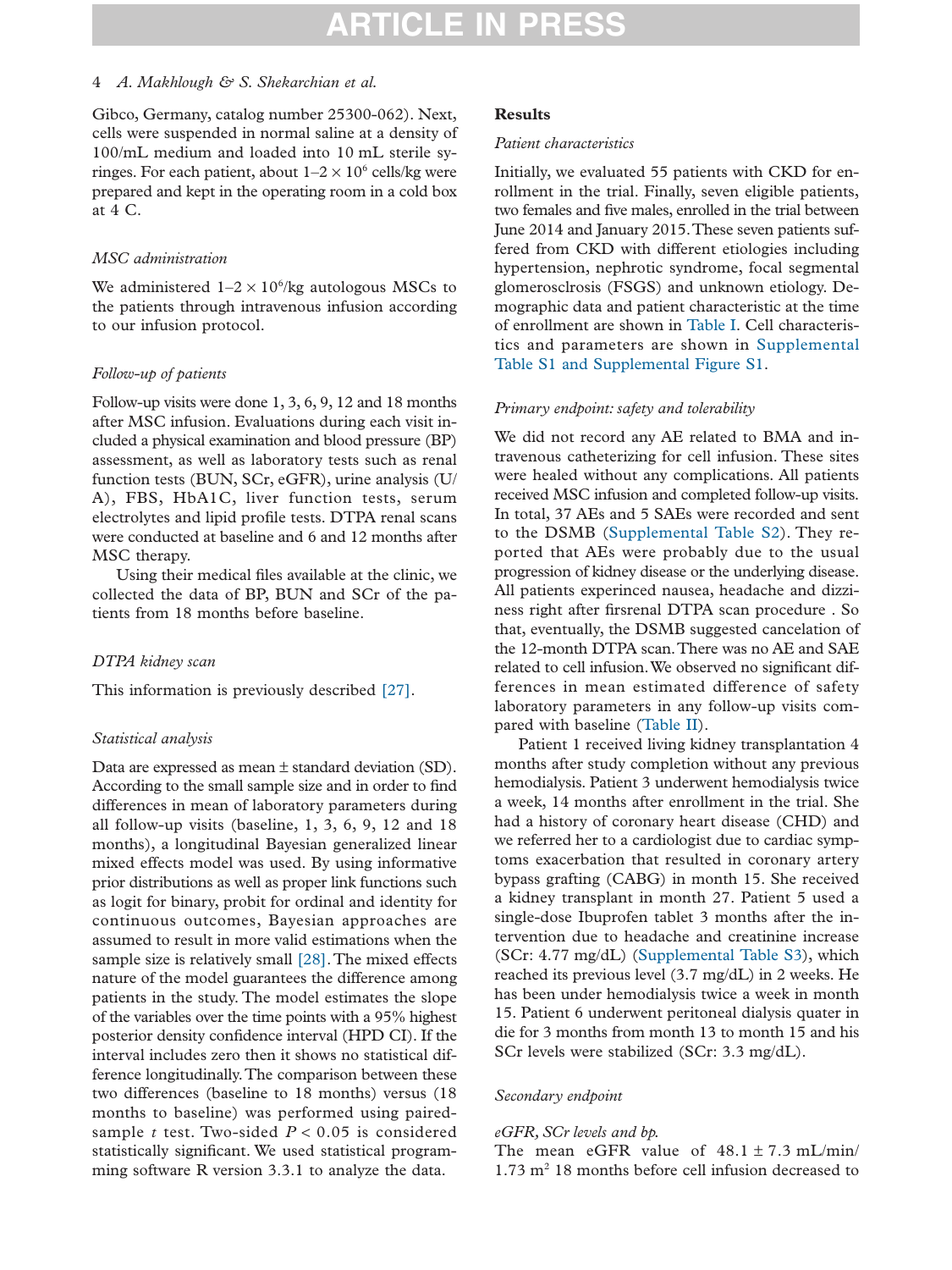| Patient number                                         | $\mathbf{1}$                                                                                                    | $\mathbf{2}$                                   | 3                                        | $\overline{4}$                            | 5                                                    | 6                                                                                    | $\overline{7}$                                             |  |
|--------------------------------------------------------|-----------------------------------------------------------------------------------------------------------------|------------------------------------------------|------------------------------------------|-------------------------------------------|------------------------------------------------------|--------------------------------------------------------------------------------------|------------------------------------------------------------|--|
| Sex (m/f)                                              | M                                                                                                               | $\rm F$                                        | $_{\rm F}$                               | M                                         | M                                                    | M                                                                                    | M                                                          |  |
| Age (years)                                            | 29                                                                                                              | 42                                             | 60                                       | 34                                        | 29                                                   | 29                                                                                   | 51                                                         |  |
| Race                                                   | Caucasian                                                                                                       | Caucasian                                      | Caucasian                                | Caucasian                                 | Caucasian                                            | Caucasian                                                                            | Caucasian                                                  |  |
| <b>Educational level</b>                               | Graduate studies                                                                                                | Completed high school                          | Completed primary<br>school              | Completed high school                     | Bachelor student                                     | Completed high school                                                                | Doctorate                                                  |  |
| <b>Marital</b> status                                  | Married                                                                                                         | Married                                        | Married                                  | Married                                   | Married                                              | Married                                                                              | Married                                                    |  |
| Number of children                                     | $\mathfrak{D}$                                                                                                  | 2                                              | 6                                        | 2                                         | $\mathbf{0}$                                         | $\mathbf{0}$                                                                         | $\overline{\mathbf{3}}$                                    |  |
| Employment                                             | Full-time employment                                                                                            | Homemaker                                      | Homemaker                                | Full-time employment                      | University student                                   | Retired due to CKD                                                                   | Full-time employment                                       |  |
| BMI (kg/m <sup>2</sup> )                               | 25.86                                                                                                           | 21.30                                          | 29.90                                    | 28.07                                     | 30.10                                                | 18.99                                                                                | 28.34                                                      |  |
| <b>Blood</b> group                                     | $A+$                                                                                                            | $A+$                                           | $AB+$                                    | A-                                        | $A+$                                                 | $AB+$                                                                                | $O -$                                                      |  |
| BP sitting position (mm Hg)                            | 110/78                                                                                                          | 135/85                                         | 145/91                                   | 130/80                                    | 127/75                                               | 110/80                                                                               | 130/80                                                     |  |
| eGFR $(ml/min/1.73m2)$                                 | 25                                                                                                              | 25                                             | 25                                       | 44                                        | 30                                                   | 28                                                                                   | 33                                                         |  |
| <b>GFR DTPA SCAN</b>                                   | 25                                                                                                              | 25                                             | 30                                       | 37                                        | 25                                                   | 29                                                                                   | 42                                                         |  |
| Serum creatinine (mg/dl)                               | 3.1                                                                                                             | 2.1                                            | 2.02                                     | 2.17                                      | 2.88                                                 | 2.89                                                                                 | 2.3                                                        |  |
| Dipstick proteinuria <sup>a</sup>                      | $\ddot{}$                                                                                                       | Trace                                          | $+$                                      | $^{+}$                                    | $^{+}$                                               | Trace                                                                                | Neg                                                        |  |
| Past medical history (yes/no)                          |                                                                                                                 |                                                |                                          |                                           |                                                      |                                                                                      |                                                            |  |
| DM                                                     | $_{\rm N}$                                                                                                      | $_{\rm N}$                                     | N                                        | $_{\rm N}$                                | N                                                    | $\rm N$                                                                              | $_{\rm N}$                                                 |  |
| <b>HTN</b>                                             | Y                                                                                                               | Y                                              | Y                                        | Y                                         | Y                                                    | Y                                                                                    | Y                                                          |  |
| Other (name)                                           | Appendectomy, Thyroid<br>Behcet's syndrome,<br>nodule<br>Hypothyroidism,<br>Appendectomy, Colon<br>diverticulum |                                                | Kidney stone, Coronary<br>heart disease  | Pyelonephritis<br>$\sim$                  |                                                      | Kidney stone                                                                         |                                                            |  |
| Diagnosis of HTN, age                                  | 21                                                                                                              | 37                                             | 40                                       | 33                                        | 27                                                   | 26                                                                                   | 49                                                         |  |
| Duration of CKD at enrollment<br>(estimation by month) | 168                                                                                                             | 49                                             | 39                                       | 13                                        | 128                                                  | 36                                                                                   | 22                                                         |  |
| Etiology of CKD (name)                                 | Unknown                                                                                                         | Probably CIN and HTN                           | Unknown, probably<br><b>HTN</b>          | CIN-FSGS                                  | Nephrotic syndrome                                   | <b>FSGS</b>                                                                          | Unknown, probably<br><b>HTN</b>                            |  |
| Smoking history (yes/no)                               | N                                                                                                               | N                                              | $\rm N$                                  | N                                         | N                                                    | N                                                                                    | N                                                          |  |
| Alcohol consumption history<br>(yes/no)                | N                                                                                                               | N                                              | $\rm N$                                  | N                                         | N                                                    | $\mathbf N$                                                                          | N                                                          |  |
| Family history of CKD (yes/no)                         | N                                                                                                               | Y                                              | Y                                        | $\mathbf N$                               | Y                                                    | Y                                                                                    | Y                                                          |  |
| Family history of disease<br>(name/relation)           |                                                                                                                 | HTN in mother, DM in<br>father                 | HTN and CVA in<br>mother                 | ä,                                        | DM in mother and<br>father                           | Kidney TX in sister and<br>nephew due to HTN                                         | Dialysis in mother<br>following hypertensive<br><b>CKD</b> |  |
| Under controlled diet <sup>b</sup> (yes/no)            | Y                                                                                                               | Y                                              | Y                                        | Y                                         | Y                                                    | Y                                                                                    | Y                                                          |  |
| Drug list at enrollment (name/<br>dose)                | Losartan<br>12.5mg/bid, Allopurinol                                                                             | Allopurinol<br>100mg/daily, Calcitrol I        | Atorvastatin 20mg/daily,<br>Amilodipin   | Amilodipin<br>5mg/bid,                    | Amilodipin<br>5mg/bid,                               | Losartan<br>25mg 1/2/ daily,                                                         | Atorvastatin 10 mg/daily,<br>Diltiazem                     |  |
|                                                        | 100mg/daily, Calcitrol I                                                                                        | daily                                          | 5mg/bid,                                 | Losartan                                  | Diltiazem                                            | Amilodipin                                                                           | 60 mg/daily, Allopurinol                                   |  |
|                                                        | in 5 days of week,                                                                                              | Nephro-Vite I daily,                           | valsartan 80mg/bid,                      | 25 mg/daily, Allopurinol                  | 60mg/daily Allopurinol                               | 5mg1/2/bid,                                                                          |                                                            |  |
|                                                        | Folic acid I daily,                                                                                             | Calcium carbonate I                            | spironolactone 50 mg/                    |                                           |                                                      | Allopurinol                                                                          | 100mg/daily                                                |  |
|                                                        | Nephro-Vite I daily,                                                                                            | daily, Omega-3 I daily,<br>Ferrosulfat I daily | daily,                                   | 100 mg/daily,                             | 100mg/daily                                          | 100 mg 1/2/daily,                                                                    | Enalapril 5mg/daily,<br>Nephro-Vite I daily                |  |
|                                                        | Calcium carbonate I<br>daily                                                                                    |                                                | Lasix 80 mg/daily,<br>Aspirin 80mg/daily | Nephro-Vite I daily,<br>calcium-D I daily | Nephro-Vite I daily,<br>Calcium carbonate I<br>daily | Calcitrol I daily,<br>Nephro-Vite I daily,<br>Calcium I daily, Folic<br>acid I daily |                                                            |  |

<span id="page-5-2"></span><span id="page-5-1"></span><span id="page-5-0"></span>Table I. Patient characteristics and demographic data at the time of enrollment.

M, male; F, female; BMI, body mass index; DM, diabetes mellitus; Neg, negative; HTN, hypertension; CHD, coronary heart disease; CIN, chronic interstitial nephritis; FSGS, focal segmental glomerulosclerosis; TX, transplanta no;Y, yes.

aDipstick proteinuria range is defined as follows: Neg, 0 mg/dL; trace, 15–30 mg/dL; <sup>+</sup>, 30–100 mg/dL; ++, 100–300 mg/d; +++, 300–1000 mg/dL; ++++, <sup>&</sup>gt;1000 mg/dL.

<sup>b</sup>Under controlled diet is defined as follow: no, on regular diet; yes, patients have been under the recommendation of nutritionist by taking low protein, low salt diet, with low caffeine.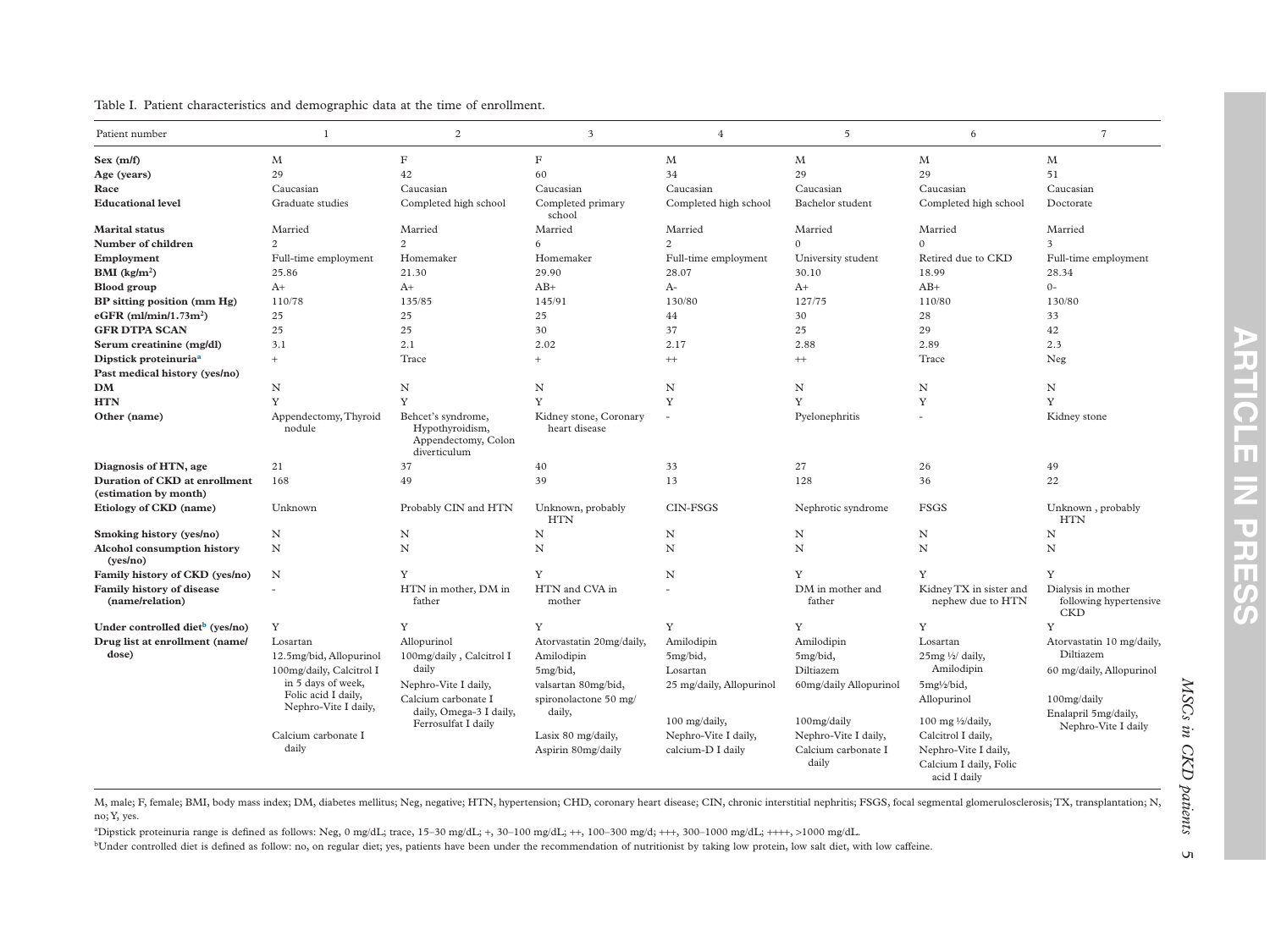# <span id="page-6-0"></span>6 *A. Makhlough & S. Shekarchian et al.*

Table II. Laboratory parameters differences among baseline, 1, 3, 6, 9, 12 and 18-month follow-up.

| Patient parameters                | Normal range     | Mean estimate difference<br>baseline, 1, 3, 6, 9, 12, 18 | Coefficient<br>(HPD CI 95%) |
|-----------------------------------|------------------|----------------------------------------------------------|-----------------------------|
| Leukocytes $(*103/uL)$            | $4 - 10$         | 6.4                                                      | $0.04(-0.022, 0.07)$        |
| Hemoglobin $(g/dL)$               | $12 - 16$        | 12.7                                                     | $0.05$ ( $-0.05$ , $0.04$ ) |
|                                   |                  | 36                                                       |                             |
| HCT(%)                            | $38 - 47$        |                                                          | $-0.00$ ( $-0.09$ , 0.16)   |
| MCV(f)                            | $80 - 96$        | 83.2                                                     | $-0.01$ $(-0.09, 0.08)$     |
| Platelets $(*10^3/\text{uL})$     | 150-450          | 213.5                                                    | $0.43(-1.20, 1.39)$         |
| $FBS$ (mg/dL)                     | $60 - 105$       | 91.5                                                     | $0.06(-0.17, 0.40)$         |
| HbA1c $(\%)^a$                    | $4 - 6$          | 5.3                                                      | $-0.01$ $(-0.02, 0.01)$     |
| Sodium $(mEq/L)$                  | $134 - 148$      | 138.7                                                    | $0.07$ ( $-0.08$ , $0.18$ ) |
| Potassium $(mEq/L)$               | $3.5 - 5.5$      | 4.4                                                      | $0.01$ (-0.01, 0.03)        |
| Calcium $(mg/dL)$                 | $8.6 - 10$       | 9.6                                                      | $-0.01$ $(-0.03, 0.02)$     |
| Phosphorus (mg/dL)                | $2.6 - 4.5$      | 4.3                                                      | $-0.01$ $(-0.02, 0.02)$     |
| Magnesium $(mg/dL)$               | $1.6 - 2.4$      | 2.1                                                      | $-0.01$ $(-0.02, 0.01)$     |
| Albumin (g/dL)                    | $3.5 - 5.2$      | 4.4                                                      | $0.00 (-0.01, 0.02)$        |
| Triglycerides (mg/dL)             | <200 desirable   | 124.8                                                    | $2.11(-0.23, 4.04)$         |
| Total cholesterol (mg/dL)         | <200 desirable   | 162.7                                                    | $-0.76(-1.79, 0.05)$        |
| LDL cholesterol $(mg/dL)$         | $<$ 100 low risk | 88.5                                                     | $-0.23$ $(-1.35, 0.32)$     |
| Uric acid $(mg/L)$                | $2.6 - 6$        | 8.9                                                      | $0.37(-0.77, 1.14)$         |
| AST (U/L)                         | $0 - 31$         | 18.8                                                     | $-0.12$ ( $-0.29$ , 0.05)   |
| ALT (U/L)                         | $0 - 40$         | 23.1                                                     | $-0.05$ $(-0.230, 0.182)$   |
| Alkaline phosphatase (U/L)        | $0 - 240$        | 157.1                                                    | $-1.13$ $(-3.239, 0.428)$   |
| ESR 1h $(mm/h)$                   | $3 - 20$         | 22.7                                                     | $-0.47$ ( $-0.862$ , 0.043) |
| PTH $(pg/mL)^a$                   | $15 - 65$        | 111.8                                                    | $-0.92$ $(-3.43, 2.34)$     |
| $TSH$ (MIU/mL) <sup>a</sup>       | $0.2 - 5.0$      | 2.8                                                      | $-0.02$ ( $-0.04$ , 0.01)   |
| Dipstick proteinuria <sup>b</sup> | Negative         | 2.5                                                      | $-2.83$ $(-0.62, 0.73)$     |
| Urine culture <sup>a</sup>        | Negative         | Negative                                                 | NA                          |

HPD CI, highest posterior density confidence interval; HCT, hematocrit; MCV, mean corpuscular volume; AST, aspartate aminotransferase; ALT, alanine aminotransferase; AlK-p, alkaline phosphatase; NA, not assessed.

<span id="page-6-1"></span>a Assessed at baseline, 6 and 18 month visits.

<span id="page-6-2"></span>b 1, 0 mg/dL; 2, 15–30 mg/dL; 3, 30–100 mg/dL; 4, 100–300 mg/d; 5, 300–1000 mg/dL; 6, >1000 mg/dL.

 $30 \pm 6.9$  mL/min/1.73 m<sup>2</sup> at baseline (Figure 2) and this trend continued till 18 months of follow-up to  $20.1 \pm 10.7$  mL/min/1.73 m<sup>2</sup>. The mean SCr level of  $1.6 \pm 0.1$  mg/dL 18 months before cell infusion in-

creased to  $2.5 \pm 0.4$  mg/dL at baseline and reached to  $4.2 \pm 1.9$  mg/dL in 18 months of follow-up. There were no significant differences between the two periods (−18 month to baseline versus 18 month to



Figure 2. eGFR changes in CKD patients 18 months before MSC infusion up to 18 months after the infusion for each patient. Arrow shows cell transplantation time. 0: baseline, Pt: patient.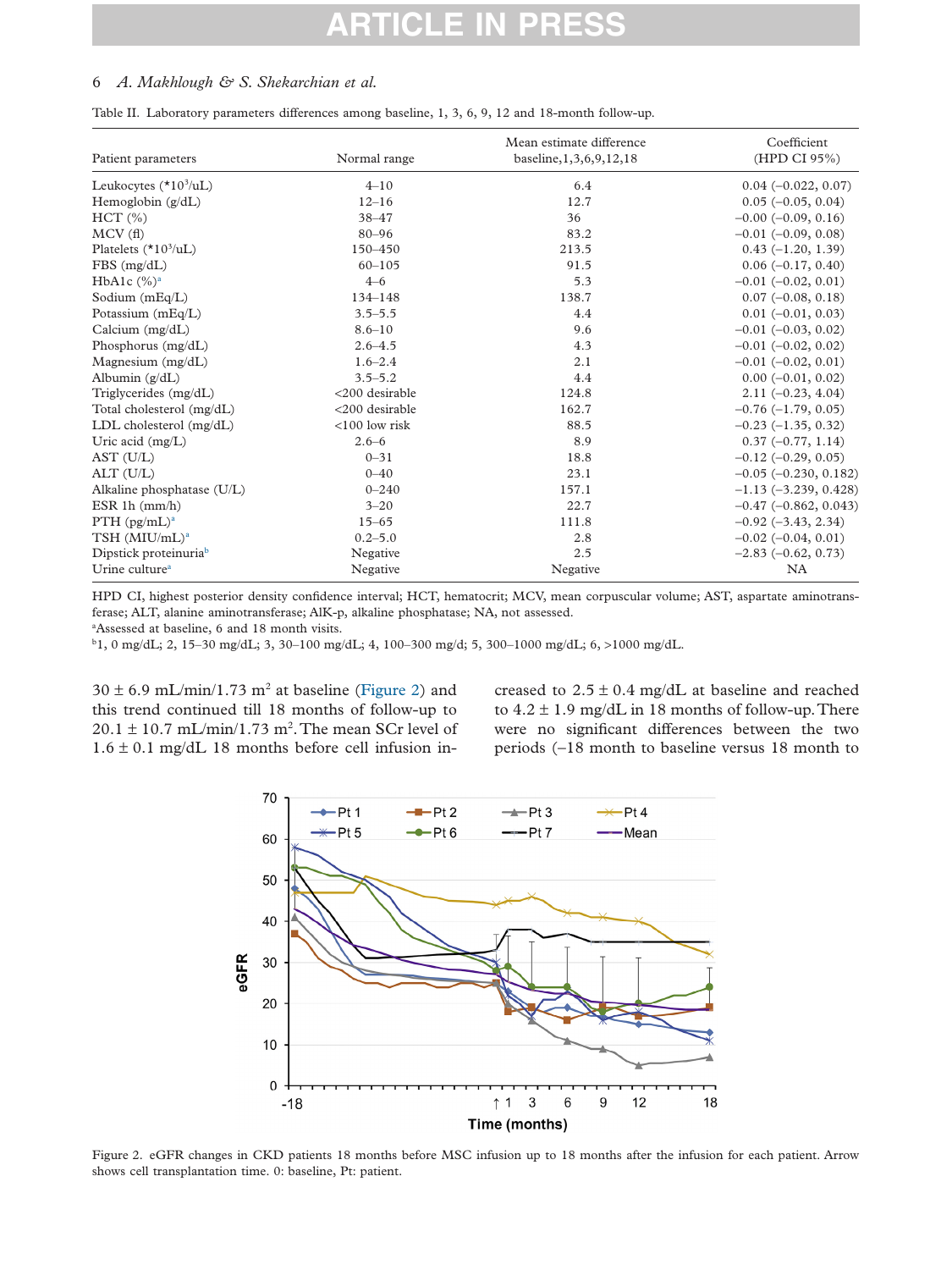# *MSCs in CKD patients* 7

Table III. Changes in renal parameters in CKD patients following MSC infusion at 18 months before, baseline, and 12-month and 18 month follow-up.

| Patient parameters | Normal range | $-18$ mo        | BV               | $18 \text{ mo}$ | Mean difference |                 |                  |
|--------------------|--------------|-----------------|------------------|-----------------|-----------------|-----------------|------------------|
|                    |              |                 |                  |                 | 18, BV          | $BV-18$         | $\boldsymbol{P}$ |
| $SBP$ (mm $Hg$ )   | < 120        | $128.3 \pm 8$   | $126.7 \pm 12.8$ | $124.6 \pm 9.4$ | $-2.1 \pm 5.7$  | $-1.5 \pm 7.9$  | 0.90             |
| $DBP$ (mm $Hg$ )   | $60 - 80$    | $83.1 \pm 6.1$  | $81.3 \pm 5.2$   | $82.8 \pm 8.1$  | $1.6 \pm 7.5$   | $-1.8 \pm 3.9$  | 0.43             |
| $BUN$ (mg/dL)      | $7 - 20.6$   | $45.7 \pm 20.8$ | $49.8 \pm 22.1$  | $53.5 \pm 22.2$ | $3.7 \pm 23.5$  | $-4.1 \pm .7.8$ | 0.96             |
| $SCr$ (mg/dL)      | $0.4 - 1.4$  | $1.6 \pm 0.1$   | $2.5 \pm 0.4$    | $4.2 \pm 1.9$   | $1.7 \pm 1.6$   | $0.8 \pm 0.4$   | 0.24             |
| eGFR <sup>a</sup>  | $90 - 120$   | $48.1 \pm 7.3$  | $30 \pm 6.9$     | $20.1 \pm 10.7$ | $-9.8 \pm 7.2$  | $-18.1 \pm 8.6$ | 0.10             |

<span id="page-7-0"></span>BV, baseline visit; HP DCI, highest posterior density confidence interval; SBP, systolic blood pressure; DBP, diastolic blood pressure. <sup>a</sup>MDRD study formula (mL/min/1.73 m<sup>2</sup>).

baseline) in eGFR  $(P = 0.10)$ , SCr, Bun and BP (Table III).

## **Discussion**

To the best of our knowledge this is the longest followup period trial that showed the safety and tolerability of a single intravenous infusion of autologous MSCs in patients with CKD. Comparing eGFR decrease between two 18-month periods, before and after cell infusion, we observed a nonsignificant reduction in the rate of eGFR decrease. However, we could not assess the efficacy due to our study design. The limitations of our trial were limited sample size and lack of a control group.

There are a limited number of trials assessing MSC impact on kidney diseases [\[26,29,30\].](#page-10-4) However, safety assessment of autologous MSC in nondiabetic CKD patients has not been reported yet. Also, a systematic review and meta-analysis report has supported the safety of systematic MSC infusion in different conditions.This report indicated that there was no acute infusional toxicity, organ system complication, infection, death or malignancy following intravenous infusion of MSCs [\[31\].](#page-10-7)These findings are consistent with the safety results of the current trial using comprehensive assessment of AE, and clinical and para-clinical parameters.

Stem cell–based therapy, mainly MSCs, has been the focus of limited clinical studies for treatment of CKD [\(Table IV\)](#page-8-0). A recent dose-escalating randomized clinical trial (RCT) showed allogeneic MSC infusion in DN patients was safe and tolerable in a 15-month follow-up period [\[26\],](#page-10-4) which is in line with our result, noting that the cell source of our trial was not from healthy donors and were obtained from each patient (autologous transplantation). They also reported that GFR was stabilized in the MSC group compared with the control. However, the difference was not statistically significant. Similarly, we recorded less decrease in eGFR, which was not significant. Packham *et al*. have shown that patients

with baseline eGFR > 30 responded to the intervention significantly; likewise, our study showed a better trend of eGFR in three patients with baseline eGFR >30 (Supplemental Figure S2), although it is not of great importance because we had a limited number of patients.

Similarly, Saad *et al*. showed that autologous adipose-derived MSCs (ADMSCs) are safe and well tolerated in patients with renovascular disease. They reported that eGFR stabilized in the MSC group compared with the control after 3 months [\[32\].](#page-10-8) On the other hand, a RCT revealed that 2 SAEs occurred following two doses of allogeneic umbilical cord mesenchymal stromal cells in systemic lupus erythematous (SLE) patients. Meanwhile, this cell infusion was not effective [\[33\].](#page-10-9) However, four open-label single-arm trials that were conducted by Sun *et al*. in SLE patients indicated that allogeneic umbilical cord mesenchymal stromal cells and MSCs are safe and tolerable as well as induce significant reduction in 24 h proteinuria, BUN and SCr [\[35–38\].](#page-10-10)

Administration of umbilical cord MSC-derived extracellular vesicles (MSC-EVs) in 20 CKD patients improved kidney function compared with the control [\[34\].](#page-10-11) This supported the anti-inflammatory effect of MSC-EVs in CKD.They used a cell-free product, so their report of safety is considerable but is not applicable for supporting our result.

Moreover, El-Ansary *et al*. reported that MSC infusion in 20 CKD patients (10 with glomerulonephritis due to SLE and 10 kidney transplantation group) improved both SCr and creatinine clearance compared with 10 patients in the control group [\[24\].](#page-10-3) Furthermore, they illustrated that MSC infusion improved creatinine and creatinine clearance in 10 CKD patients of stage II and III. In addition, the levels of both vascular endothelial growth factor (VEGF) and insulin growth factor-1 (IGF-1) showed an overall increase during the first week after transfusion [\[25\].](#page-10-12) However, the design of both studies limits us to come to a conclusion on efficacy. Meanwhile, they had not reported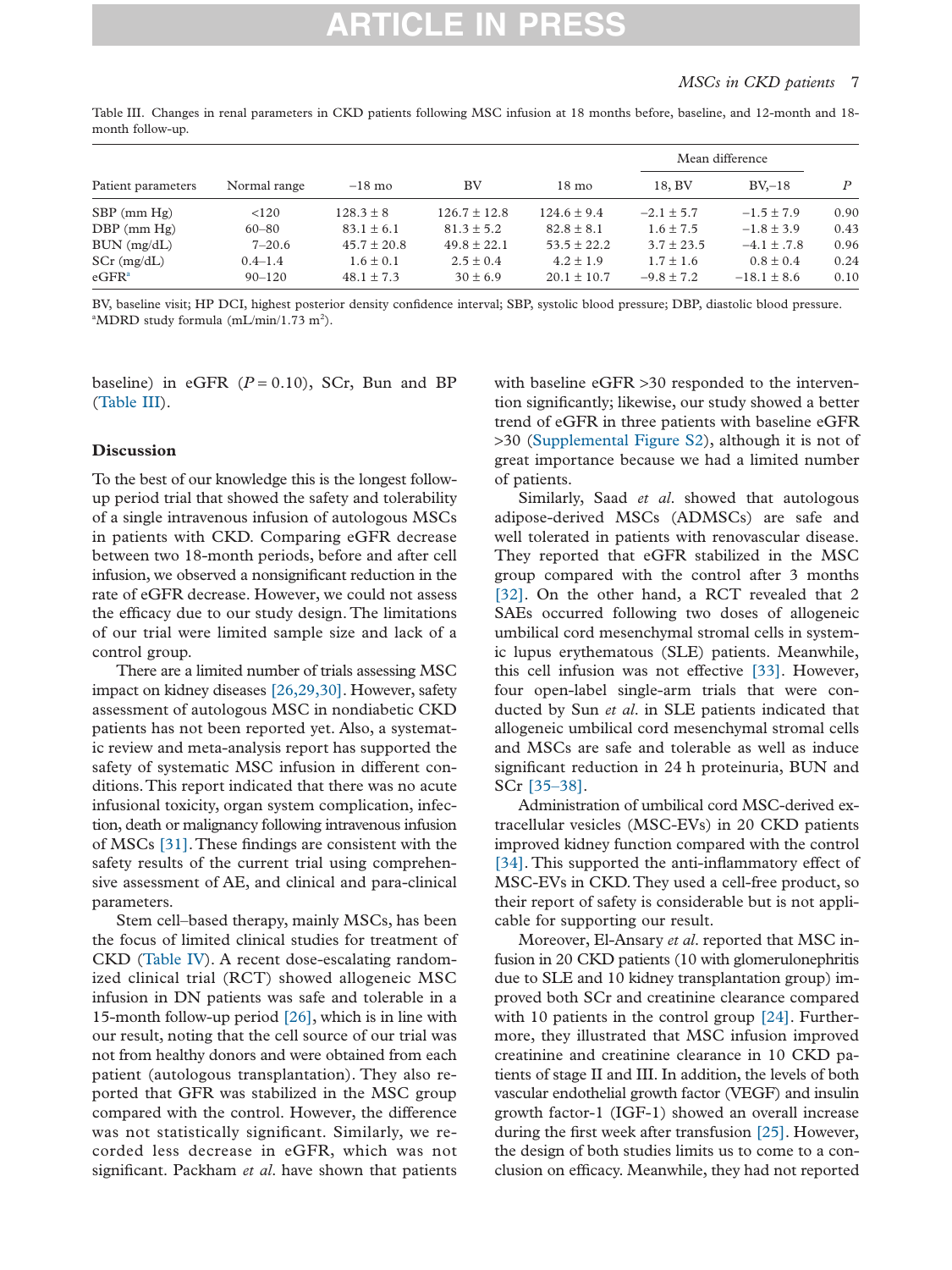<span id="page-8-0"></span>

| Reference (y)                                             | Study design                                         | Underlying<br>disease                                                                       | Number of<br>patients /control<br>group | eGFR at<br>enrollment                   | Intervention                                                | Dose                                                                                             | Number of<br>infusions/route                                                        | Follow-up                                                             | Result                                                                                                                                                                                                      |
|-----------------------------------------------------------|------------------------------------------------------|---------------------------------------------------------------------------------------------|-----------------------------------------|-----------------------------------------|-------------------------------------------------------------|--------------------------------------------------------------------------------------------------|-------------------------------------------------------------------------------------|-----------------------------------------------------------------------|-------------------------------------------------------------------------------------------------------------------------------------------------------------------------------------------------------------|
| Our trial                                                 | Open-label,<br>single-arm<br>trial                   | HTN, NS, CIN,<br>UN                                                                         | $7/-$                                   | $25 - 60$                               | Autologous<br><b>BMMSC</b>                                  | $1-2 \times 10^6$ /kg BW                                                                         | Singe infusion/IV                                                                   | 18 mo compared with<br>baseline and 18 mo<br>before the cell infusion | Safe and tolerable<br>Nonsignificant reduction in the rate of eGFR decrease                                                                                                                                 |
| Saad et al.<br>$(2017)$ [32]                              | Dose-escalating<br>open-label<br>trial               | <b>RVD</b>                                                                                  | 14/14                                   | $30 - 75$                               | Autologous<br>ADMSC                                         | 7 patients received<br>$1 \times 10^5$ /kg BW<br>7 patients received<br>$2.5 \times 10^5$ /kg BW | Singe infusion/IRA                                                                  | 3 mo compared with<br>baseline and control                            | Safe and tolerable<br>Cortical perfusion and RBF increased after 3 mo<br>GFR stabilized                                                                                                                     |
| Makhlough<br>et al. (2017)<br>$[27]$                      | Open-label,<br>single-arm<br>trial                   | <b>ADPKD</b>                                                                                | $6/-$                                   | $25 - 60$                               | Autologous<br><b>BMMSC</b>                                  | $1-2 \times 10^6$ /kg BW                                                                         | Singe infusion/IV                                                                   | 12 mo compared with<br>baseline and 12 mo<br>before the cell infusion | Safe and tolerable<br>A significant reduction in the rate of SCr decrease                                                                                                                                   |
| Deng et al.<br>$(2017)$ [33]                              | Randomized<br>controlled<br>trial                    | SLE (LN)                                                                                    | 12/6                                    | $70 - 140$                              | Allogeneic<br><b>UCMSC</b>                                  | $2 \times 10^8$                                                                                  | Two doses 1 week<br>apart/IV                                                        | 12 mo compared with<br>baseline and control                           | 2 SAEs in UCMSC group and 2 in control group<br>75% remission in UCMSC group versus 83% remission<br>in control<br>Similar improvement in SLEDAI, BILAG, Serum<br>albumin and renal function of both groups |
| Packham et al.<br>$(2016)$ [26]                           | Dose-escalating<br>randomized<br>controlled<br>trial | DM                                                                                          | 20/10                                   | $20 - 50$                               | Allogeneic<br><b>BMMSC</b>                                  | 10 patients received<br>$150 \times 10^{6}$<br>10 patients received<br>$300 \times 10^{6}$       | Singe infusion/IV                                                                   | 15 mo follow-up compared<br>with baseline and<br>control              | Safe and tolerable<br>GFR was stabilized in MSC group compared with<br>control (not statistically significant)<br>eGFR >30 responded to the intervention significantly                                      |
| Nassar and<br>El-Ansary<br><i>et al.</i> (2016)<br>$[34]$ | Randomized<br>controlled<br>trial                    | DM, HTN, SLE,<br>CIN                                                                        | 20/20                                   | $15 - 60$                               | Allogeneic<br>umbilical cord<br>MSC-EV                      | 100 ug/kg/dose                                                                                   | Two doses 1 week<br>apart/IV and IRA                                                | 12 mo compared with<br>control                                        | Safe and tolerable<br>Improvement in GFR, SCr and BUN<br>TGF b and IL-10 increased, TNF- $\alpha$ decreased                                                                                                 |
| Saadi and El-<br>Ansary et al.<br>$(2016)$ [25]           | Randomized<br>controlled<br>trial                    | Not mentioned                                                                               | 10/12                                   | Not mentioned<br>(CKD stage)<br>II, III | Allogeneic<br><b>BMMSC</b>                                  | $15 \times 10^{6}$                                                                               | Single infusion/IV                                                                  | 3 mo compared with<br>baseline                                        | Safety issues were not reported<br>14% decrease in SCr, 23% increase in creatinine<br>clearance<br>VEGF and IGF-1 increased during the first week                                                           |
| Saadi and El-<br>Ansary et al.<br>$(2012)$ [24]           | Open-label<br>controlled<br>trial                    | Group I: 10<br>nonactive SLE<br>Group II: 10 RT<br>with BPCAN<br>Control: 10 other<br>types | 20/10                                   | Not mentioned                           | BMMSC (group<br>I: autologous,<br>group II:<br>allogeneic)  | $0.7 - 1 \times 10^6$ /kg BW                                                                     | Two does a week<br>apart/IV                                                         | 6 mo compared with<br>control                                         | Safety issues were not reported<br>Decrease in SCr and increase in creatinine clearance<br>levels compared with control ( $P < 0.05$ )                                                                      |
| Wang and Sun<br>et al. (2014)<br>$[35]$                   | Open-label,<br>single-arm<br>trial                   | 40 active<br>refractory<br>SLE (39 LN)                                                      | $40/-$                                  | Not mentioned                           | Allogeneic<br><b>UCMSC</b>                                  | $1 \times 10^6$ /kg BW                                                                           | Double infusion a<br>week apart/IV                                                  | 12 mo compared with<br>baseline                                       | Safe and tolerable<br>Improvement in SLEDAI, BILAG, anti-ds DNA ab,<br>serum albumin<br>Significant reduction in 24-h proteinuria at 9 and 12 mo<br>BUN and SCr decreased significantly in 6 mo             |
| Wang and Sun<br>et al. (2013)<br>$[36]$                   | Open-label,<br>single-arm<br>trial                   | 87 active<br>refractory<br><b>SLE (73 LN)</b>                                               | $87/-$                                  | $<30->100$                              | Allogeneic<br><b>BMMSC</b> or<br>allogeneic<br><b>UCMSC</b> | $1 \times 10^6$ /kg BW                                                                           | 69 patients received<br>single infusion<br>and 18 received<br>multiple infusions/IV | Mean follow-up<br>time: 27 mo, compared<br>with baseline              | Safe and tolerable<br>Improvement in SLEDAI, serum autoantibodies, serum<br>complement and serum albumin<br>Significant reduction in 24-h proteinuria, BUN and SCr                                          |
| Sun and Liang<br>et al. (2010)<br>$[37]$                  | Open-label,<br>single-arm<br>trial                   | 16 active<br>refractory<br>SLE (15 LN)                                                      | $16/-$                                  | Not mentioned                           | Allogeneic<br><b>UCMSC</b>                                  | $1 \times 10^6$ /kg BW                                                                           | Single infusion/IV                                                                  | Mean follow-up<br>time: 8.25 mo,<br>compared with baseline            | Safe and tolerable<br>Improvement in SLEDAI score, Serum ANA, anti-<br>dsDNA ab, serum albumin<br>Significant reduction in 24-h proteinuria at 3 and 6 mo<br>BUN and SCr decreased in 6 patients            |
| Liang and Sun<br>et al. (2010)<br>$[38]$                  | Open-label,<br>single-arm<br>trial                   | 15 active<br>refractory SLE                                                                 | $15/-$                                  | $10 - 70$                               | Allogeneic<br><b>BMMSC</b>                                  | $1 \times 10^6$ /kg BW                                                                           | Single infusion/IV                                                                  | Mean follow-up<br>time: $17.2 \pm 9.5$ ,<br>compared with baseline    | Safe and tolerable<br>Reduced 24-h proteinuria, SLEDA and anti-dsDNA ab<br>GFR improved in 2 patients<br>SCr improved in 4 patients                                                                         |

DM, diabetes mellitus; HTN, hypertension; RVD, renovascular disease CIN, chronic interstitial nephritis; NS, nephrotic syndrome; UN, unknown; ADPKD, autosomal polycystic kidney disease; SLE, systemic lupus erythematous; LN BPCAN, biopsy-proven chronic allograft nephropathy; RT, renal transplantation; BMMSCs, bone marrow mesenchymal stromal cells; ADMSCs, adipose-derived mesenchymal stromal cells; MSC-EVs, mesenchymal stromal cerived extracel UCMSC, umbilical cord mesenchymal stromal cells; BW, body weight; µg, micrograms; IV, intravenous; IRA, intra renal artery; RBF, renal blood flow; SAE, serious adverse events; eGFR, estimated glomerular filtration rate; BU VEGF: vascular endothelial growth factor, IGF-1: insulin growth factor-1.

 $\infty$ 

A. Makhlough & S. Shekarchian et al. *A. Makhlough & S. Shekarchian et al.*

**ARTICLE IN PRESS**

**PRHICLE IN PRHICLE**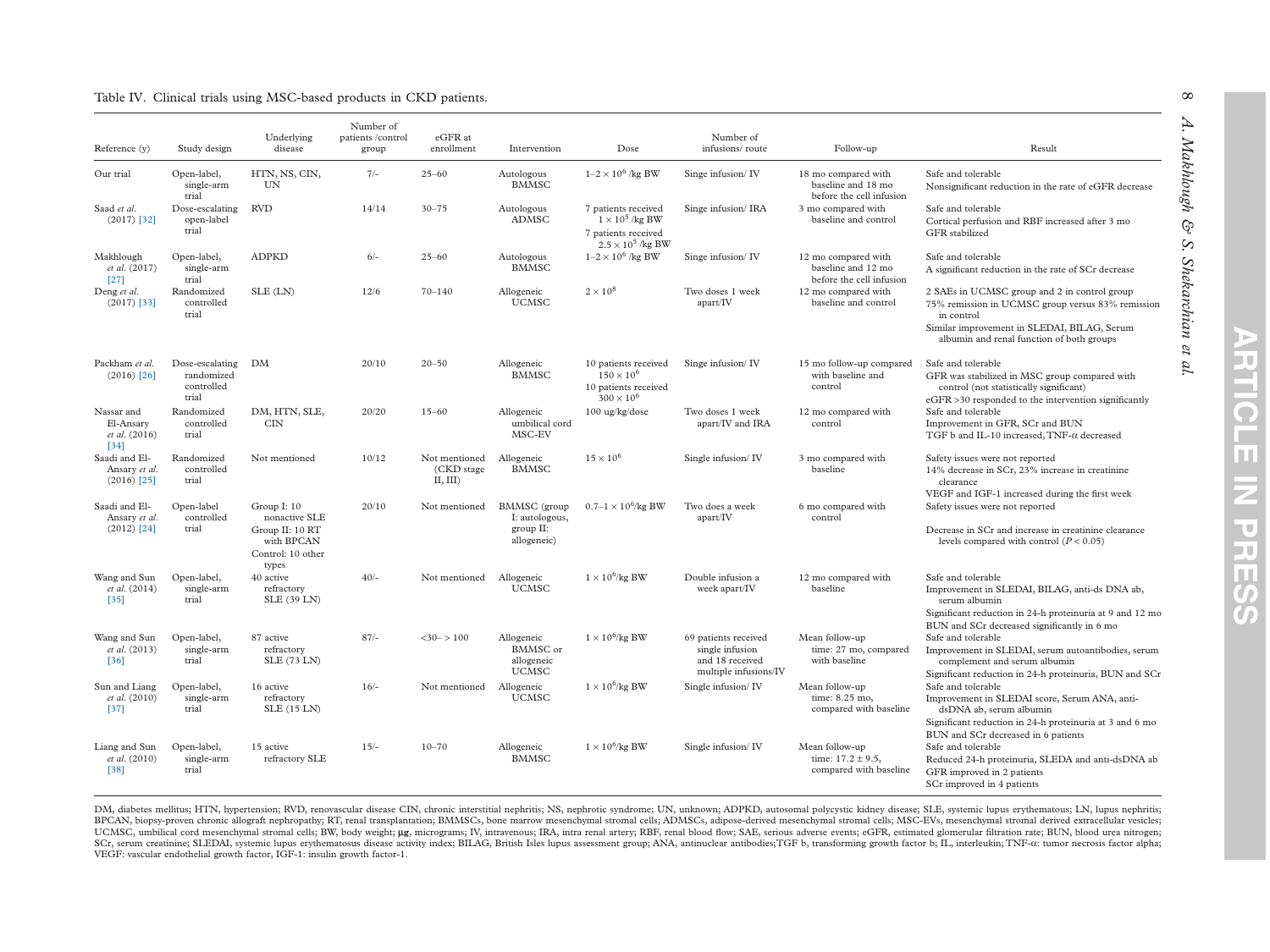safety issues. In brief, our comprehensive safety result is in line with most of the trials using MSCs in CKD.

While limited clinical trials have assessed the effect of MSCs on CKD, several pre-clinical studies have reported the safety and efficacy of MSCs in different models of CKD [\[20,35,39\].](#page-9-10) A systematic review and meta-analysis reported that MSCs improve renal structure and function in CKD models. MSCs and intravenous (IV) were optimal source and route for infusion [\[20\],](#page-9-10) therefore we subsequently used this source and route as well.

CKD progression is associated with a common appearance of glomerulosclerosis, vascular sclerosis and tubulointerstitial fibrosis regardless of underlying cause of the disease [\[4–7\].](#page-9-2) It has been indicated that MSCs have the potential to attenuate renal function and structure through decreasing apoptosis, oxidative stress, microvascular rarefaction, fibrosis and inflammation as well as stimulating endogenous regeneration [\[16–19,39\].](#page-9-9) Villanueva *et al*. showed MSCs and ADMSCs resulted in kidney regeneration by reducing tissue damage factors (Alpha-smooth muscle actin [α-SMA], ED-1), stimulating angiogenesis (via increase in VEGF) and an increase in renal developmental markers (bone morphogenetic protein 7 [BMP7], Pax2) in a rat CKD model [\[40,41\].](#page-10-24) Furthermore, MSCs improved glomerular sclerosis and reduced transforming growth factor beta (TGF-β) and proteinuria [\[42,43\],](#page-10-25) as well as reduced glomerular damage through an increase in nephrin, CD2 associated protein (CD2AP) and VEGF, and reduction in macrophage infiltration in a CKD model [\[44\].](#page-10-26) Likewise, MSCs decreased pro-inflammatory cytokines such as tumor necrosis factor alpha  $(TNF-\alpha)$  and interleukin (IL)-6 and increased IL-4 and IL-10, which led to renal function restoration [\[42,45\]](#page-10-25) and improved renal structure via modification in EMT,TGF-β, tissue inhibitor of metalloproteinases (TIMP) and matrix metallopeptidase 2 (MMP2) in rat CKD models [\[46\].](#page-10-27)

### **Conclusion**

In conclusion, this phase 1 trial showed the safety and tolerability of an IV infusion of autologous MSCs in CKD patients for at least 18 months. This approach is well tolerated, which provides an important foundation for future clinical trials to assess the efficacy of autologous MSCs in CKD.

#### **Acknowledgments**

We wish to express our appreciation to Dr. Mahshid Ghasemi for valuable comments, Ms. Salimiyan for assistance with data gathering, Dr. Moininia for bone marrow aspiration, Dr. Payam Amini for assistance with statistical analyses and Dr. Hekmat for DTPA renal scan. The trial was funded by Royan Institute

(91000452, 2012) and Royan Charity Association for Health Research (CKD 1, 2012).

*Disclosure of interests:* None to declare.

#### **References**

- <span id="page-9-0"></span>[1] [Hill NR, Fatoba ST, Oke JL, Hirst JA, O'Callaghan CA,](http://refhub.elsevier.com/S1465-3249(18)30404-3/sr0010) [Lasserson DS, et al. Global prevalence of chronic kidney](http://refhub.elsevier.com/S1465-3249(18)30404-3/sr0010) [disease—a systematic review and meta-analysis. PLoS ONE](http://refhub.elsevier.com/S1465-3249(18)30404-3/sr0010) [2016;11:e0158765.](http://refhub.elsevier.com/S1465-3249(18)30404-3/sr0010)
- <span id="page-9-1"></span>[2] [Jha V, Garcia-Garcia G, Iseki K, Li Z, Naicker S, Plattner](http://refhub.elsevier.com/S1465-3249(18)30404-3/sr0015) [B, et al. Chronic kidney disease: global dimension and](http://refhub.elsevier.com/S1465-3249(18)30404-3/sr0015) [perspectives. Lancet 2013;382:260–72.](http://refhub.elsevier.com/S1465-3249(18)30404-3/sr0015)
- [3] [Tonelli M, Riella M. Chronic kidney disease and the aging](http://refhub.elsevier.com/S1465-3249(18)30404-3/sr0020) [population. Indian J Nephrol 2014;24:71–4.](http://refhub.elsevier.com/S1465-3249(18)30404-3/sr0020)
- <span id="page-9-2"></span>[4] [Fogo AB. Mechanisms of progression of chronic kidney](http://refhub.elsevier.com/S1465-3249(18)30404-3/sr0025) [disease. Pediatr Nephrol 2007;22:2011–22.](http://refhub.elsevier.com/S1465-3249(18)30404-3/sr0025)
- [5] [Lopez-Novoa JM, Martinez-Salgado C, Rodriguez-Pena AB,](http://refhub.elsevier.com/S1465-3249(18)30404-3/sr0030) [Lopez-Hernandez FJ. Common pathophysiological](http://refhub.elsevier.com/S1465-3249(18)30404-3/sr0030) [mechanisms of chronic kidney disease: therapeutic](http://refhub.elsevier.com/S1465-3249(18)30404-3/sr0030) [perspectives. Pharmacol Ther 2010;128:61–81.](http://refhub.elsevier.com/S1465-3249(18)30404-3/sr0030)
- [6] [Yu HT. Progression of chronic renal failure. Arch Intern Med](http://refhub.elsevier.com/S1465-3249(18)30404-3/sr0035) [2003;163:1417–29.](http://refhub.elsevier.com/S1465-3249(18)30404-3/sr0035)
- [7] [Olson JL, Heptinstall RH. Nonimmunologic mechanisms of](http://refhub.elsevier.com/S1465-3249(18)30404-3/sr0040) [glomerular injury. Lab Invest 1988;59:564–78.](http://refhub.elsevier.com/S1465-3249(18)30404-3/sr0040)
- <span id="page-9-3"></span>[8] [Eirin A, Zhu XY, Krier JD, Tang H, Jordan KL, Grande JP,](http://refhub.elsevier.com/S1465-3249(18)30404-3/sr0045) [et al. Adipose tissue-derived mesenchymal stem cells improve](http://refhub.elsevier.com/S1465-3249(18)30404-3/sr0045) [revascularization outcomes to restore renal function in swine](http://refhub.elsevier.com/S1465-3249(18)30404-3/sr0045) [atherosclerotic renal artery stenosis. Stem Cells](http://refhub.elsevier.com/S1465-3249(18)30404-3/sr0045) [2012;30:1030–41.](http://refhub.elsevier.com/S1465-3249(18)30404-3/sr0045)
- [9] [Metcalfe W. How does early chronic kidney disease progress?](http://refhub.elsevier.com/S1465-3249(18)30404-3/sr0050) [A background paper prepared for the UK Consensus](http://refhub.elsevier.com/S1465-3249(18)30404-3/sr0050) [Conference on early chronic kidney disease. Nephrol Dial](http://refhub.elsevier.com/S1465-3249(18)30404-3/sr0050) [Transplant 2007;22\(Suppl. 9\):ix26–30.](http://refhub.elsevier.com/S1465-3249(18)30404-3/sr0050)
- [10] [Eddy AA. Progression in chronic kidney disease. Adv Chronic](http://refhub.elsevier.com/S1465-3249(18)30404-3/sr0055) [Kidney Dis 2005;12:353–65.](http://refhub.elsevier.com/S1465-3249(18)30404-3/sr0055)
- <span id="page-9-4"></span>[11] [Maeshima A, Nakasatomi M, Nojima Y. Regenerative](http://refhub.elsevier.com/S1465-3249(18)30404-3/sr0060) [medicine for the kidney: renotropic factors, renal stem/](http://refhub.elsevier.com/S1465-3249(18)30404-3/sr0060) [progenitor cells, and stem cell therapy. Biomed Res Int](http://refhub.elsevier.com/S1465-3249(18)30404-3/sr0060) [2014;2014:10.](http://refhub.elsevier.com/S1465-3249(18)30404-3/sr0060)
- <span id="page-9-5"></span>[12] [Benigni A, Morigi M, Remuzzi G. Kidney regeneration. Lancet](http://refhub.elsevier.com/S1465-3249(18)30404-3/sr0065) [2010;375:1310–17.](http://refhub.elsevier.com/S1465-3249(18)30404-3/sr0065)
- <span id="page-9-6"></span>[13] [Friedenstein AJ, Chailakhyan RK, Latsinik NV, Panasyuk AF,](http://refhub.elsevier.com/S1465-3249(18)30404-3/sr0070) [Keiliss-Borok IV. Stromal cells responsible for transferring the](http://refhub.elsevier.com/S1465-3249(18)30404-3/sr0070) [microenvironment of the hemopoietic tissues. Cloning](http://refhub.elsevier.com/S1465-3249(18)30404-3/sr0070) *in vitro* and retransplantation *in vivo*[. Transplantation 1974;17:331–40.](http://refhub.elsevier.com/S1465-3249(18)30404-3/sr0070)
- <span id="page-9-7"></span>[14] [Dominici M, Le Blanc K, Mueller I, Slaper-Cortenbach I,](http://refhub.elsevier.com/S1465-3249(18)30404-3/sr0075) [Marini F, Krause D, et al. Minimal criteria for defining](http://refhub.elsevier.com/S1465-3249(18)30404-3/sr0075) [multipotent mesenchymal stromal cells. The international](http://refhub.elsevier.com/S1465-3249(18)30404-3/sr0075) [society for cellular therapy position statement. Cytotherapy](http://refhub.elsevier.com/S1465-3249(18)30404-3/sr0075) [2006;8:315–17.](http://refhub.elsevier.com/S1465-3249(18)30404-3/sr0075)
- <span id="page-9-8"></span>[15] [Spees JL, Lee RH, Gregory CA. Mechanisms of mesenchymal](http://refhub.elsevier.com/S1465-3249(18)30404-3/sr0080) [stem/stromal cell function. Stem Cell Res Ther 2016;7:125.](http://refhub.elsevier.com/S1465-3249(18)30404-3/sr0080)
- <span id="page-9-9"></span>[16] [Cantaluppi V, Biancone L, Quercia A, Deregibus MC,](http://refhub.elsevier.com/S1465-3249(18)30404-3/sr0085) [Segoloni G, Camussi G. Rationale of mesenchymal stem cell](http://refhub.elsevier.com/S1465-3249(18)30404-3/sr0085) [therapy in kidney injury. Am J Kidney Dis 2013;61:300–9.](http://refhub.elsevier.com/S1465-3249(18)30404-3/sr0085)
- [17] [Fleig SV, Humphreys BD. Rationale of mesenchymal stem](http://refhub.elsevier.com/S1465-3249(18)30404-3/sr0090) [cell therapy in kidney injury. Nephron Clin Pract](http://refhub.elsevier.com/S1465-3249(18)30404-3/sr0090) [2014;127:75–80.](http://refhub.elsevier.com/S1465-3249(18)30404-3/sr0090)
- [18] [Morigi M, Rota C, Remuzzi G. Mesenchymal stem cells in](http://refhub.elsevier.com/S1465-3249(18)30404-3/sr0095) [kidney repair. Methods Mol Biol 2016;1416:89–107.](http://refhub.elsevier.com/S1465-3249(18)30404-3/sr0095)
- [19] [Eirin A, Lerman LO. Mesenchymal stem cell treatment for](http://refhub.elsevier.com/S1465-3249(18)30404-3/sr0100) [chronic renal failure. Stem Cell Res Ther 2014;5:83.](http://refhub.elsevier.com/S1465-3249(18)30404-3/sr0100)
- <span id="page-9-10"></span>[20] [Papazova DA, Oosterhuis NR, Gremmels H, van Koppen A,](http://refhub.elsevier.com/S1465-3249(18)30404-3/sr0105) [Joles JA, Verhaar MC. Cell-based therapies for experimental](http://refhub.elsevier.com/S1465-3249(18)30404-3/sr0105)